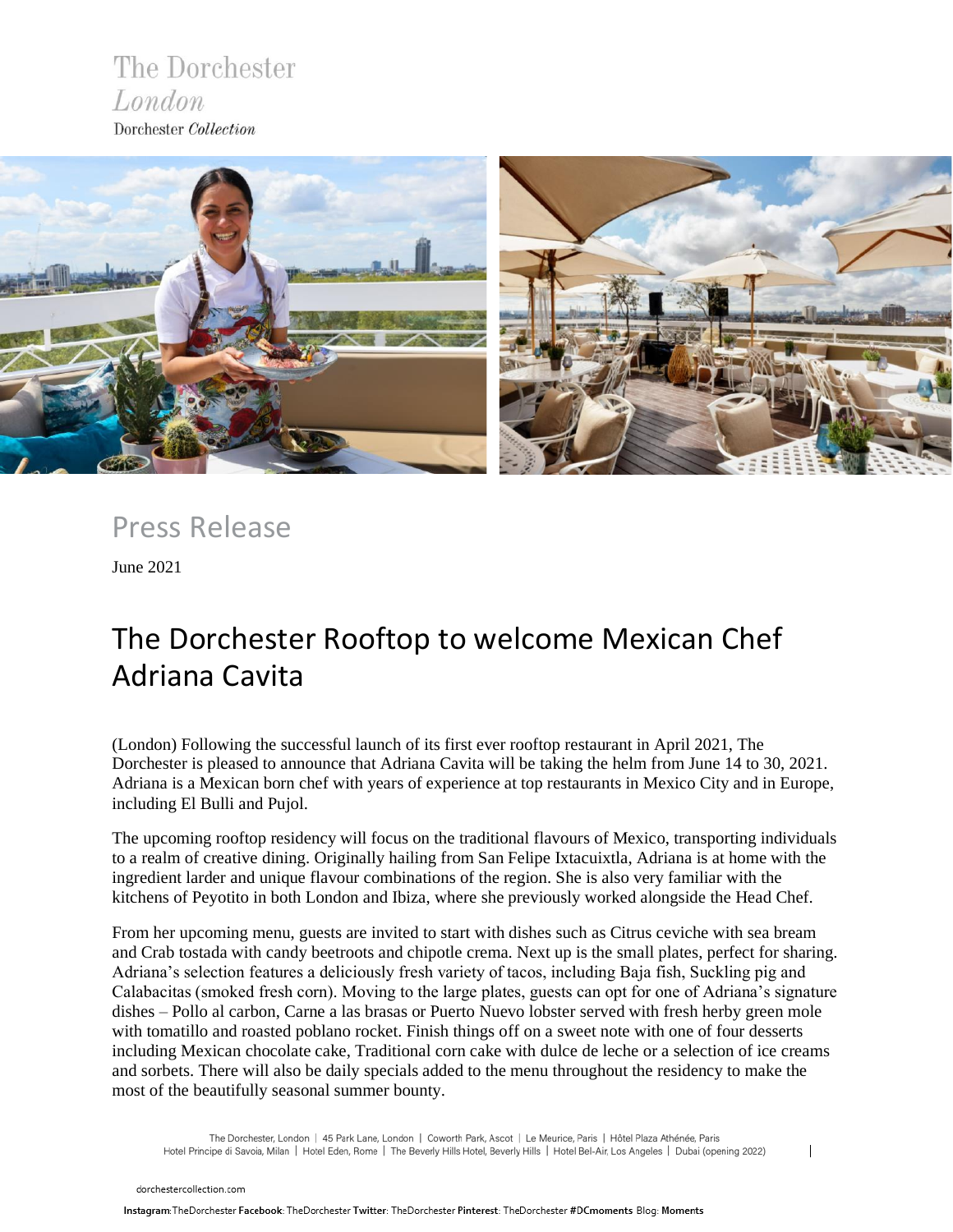The Dorchester London

Dorchester Collection

To complement the new menu, The Dorchester bartenders Lucia Montanelli and Matteo Torresin have created an exciting new list of Mexican inspired cocktails. This includes the Cavita Margarita, made with an agave blend (Tequila Blanco, Repo and Mezcal), lime juice, Merlet Trois Citrus and agave syrup.

The Dorchester Rooftop will be open throughout summer to make the most of the longer days and sunsets across Hyde Park. The restaurant will be open daily for lunch and dinner, where guests can relax with a cocktail or glass of Veuve Cliquot Champagne whilst listening to a live band or DJ in partnership with Molto Music. Tables will be available for up to six guests and in anticipation for the unpredictable British weather, terrace umbrellas, heaters and blankets are available.

The Dorchester Rooftop is open daily from 12pm to 11pm Monday to Saturday, and 12pm to 10:30pm on Sunday. Reservations only and with a minimum spend of £50 per person.

Bookings can be made via The Dorchester's Restaurant Reservations Team at [restaurants.TDL@dorchestercollection.com](mailto:restaurants.TDL@dorchestercollection.com) or on 020 7629 8888. For more details visit: <https://www.dorchestercollection.com/en/london/the-dorchester/restaurants-bars/outdoor-dining/>

#### ###

For additional information, please contact:

Calum Donoghue Director of public relations Tel: +44 (0) 20 7319 7027 [calum.donoghue@dorchestercollection.com](mailto:calum.donoghue@dorchestercollection.com)

#### **Note to the Editors:**

#### **Adriana Cavita**

Mexican born Adriana grew up between Mexico City in Azcapotzalco town and Tlaxcala State in a small village called San Felipe Ixtacuixtla where food is an integral part of day to day life - fresh produce such as corn, tomatoes and avocados are staples of the region. Brought into this world of food from a young age - Adriana was inspired to enter the industry by her Grandma who owned a street food business selling Antojitos Mexicanos - quesadillas, huaraches, tacos and tamales, she also worked in restaurants around the city too, earning money to raise her eight children. Adriana's first real memory in the kitchen is with her Grandma, milling nixtamal (soaked corn solution) and playing with the corn dough, cooking mini quesadillas and gorditas.

Her first role in cookery came at the age of 17 as an apprentice at Nicos in Mexico City. Here, she honed her skills on the bakery section before moving onto her first full time paid job at Pujol - currently ranked at #12 in The World's 50 Best Restaurants - at just 19. Adriana's commitment and skill pushed her to apply for roles in the best restaurants in Mexico - alongside Ferran Adria as Chef de Partie at El Bulli in 2011 and later with Eduardo Garcia at Lalo!. These restaurants are famed for their ongoing revolutionary approach to Mexican cooking, which Adriana cites as key in shaping her approach to food.

Adriana studied gastronomy at the Universidad del Claustro de Sor Juana whilst cooking in the evenings, but it was learning about Mexico's food history that set her on the path she follows today, cooking over charcoal, using the ingredients of Mexico in their rawest form. To extend her knowledge, Adriana travelled away from the city, it was on this journey that she met the mother of NY based Mexican chef Ovidio Pérez Amaya, Juanita Amaya Hernández. She stayed with her for six months, learning much about the cooking of small towns. From that starting point she

The Dorchester, London | 45 Park Lane, London | Coworth Park, Ascot | Le Meurice, Paris | Hôtel Plaza Athénée, Paris Hotel Principe di Savoia, Milan | Hotel Eden, Rome | The Beverly Hills Hotel, Beverly Hills | Hotel Bel-Air, Los Angeles | Dubai (opening 2022)

 $\overline{\phantom{a}}$